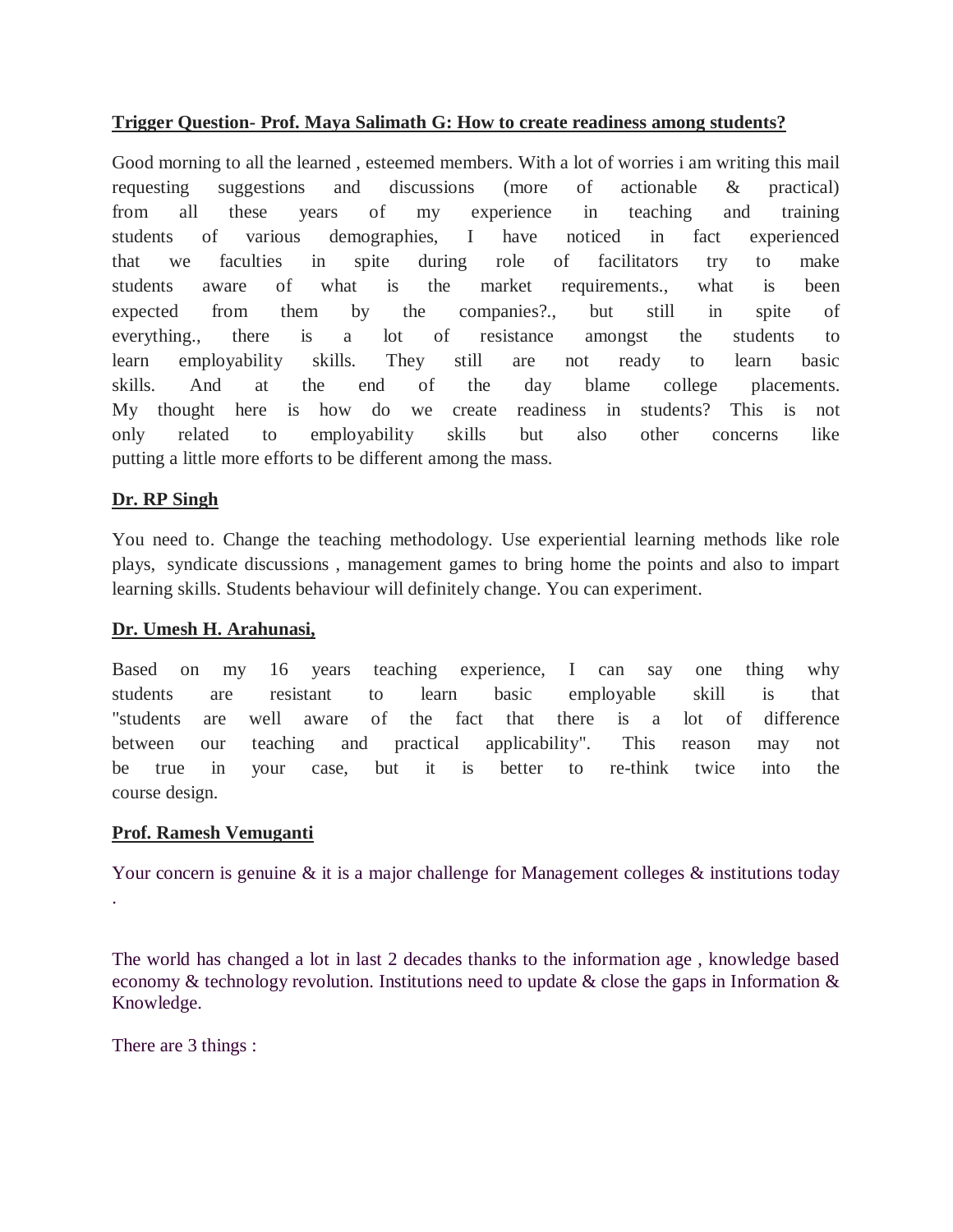One, most of the colleges impart Soft skills training by appointing a Soft skills trainer/ faculty. This works to some extant but it is not complete. The students look at the trainer as one more faculty -- dont learn or regard much.

Next, a huge gap in Information & Knowledge of external environ. Management students & also some faculty think Jobs mean only in "Corporate", nothing else. That is a misconception. Corporates, whether large or small scale is only one segment -- that world is different. There are other fields where Management students get employed like start ups, SME sectors, Social entrepreneurs, Govt - state & central, NGO"s, Mfg, Research, Contract R & D, Education, web services, electronic media, online portals, e commerce, more are emerging -- Faculty need more & more industry knowledge & exposure so that they can impart to the students.They need to attend more seminars, lectures,workshops & training programs.

Third, the students need grooming before they get into MBA -- after that the mindset is an issue. Right from schooling, other than a Morals period , how much of grrooming lessons are taught. How to talk, behave, study, play, work, listen, struggle, build, own responsibility -- who teaches them ?? Then, they should know that they are taking a Management course without managing a single person or no clue of working in an organization for 1 DAY. How much of visualization they need to do. No wonder, they are lost  $\&$  are taken over by other attractions -- escape route..

So, what is the panacea? ASAP, Management institutions must invite senior persons & good management consultants from industry for Guest lectures, a series of Sessions, seek their guidance/advice, listen  $\&$  follow them; wherever they may be based in India, they must engage them. A 3 hour session will reveal several insights & a road map for future for the institution . Or else, the issues will continue & will only multiply. They need to start addressing above issues.

## **Prof. Ranganathan Aiyar**

it looks our present approach is to make them feel that they do not know or do not want to know.... approach has to change.....**we have to instill confidence in them to the effect that it is enhancement....of their own values...** next is ...they already have crossed the boredom of a class room lecture in their under graduate programme...they want some thing that could be more challenging and hence they come with expectations of an IIM/Harvard/Stanford type of MBA in them...and they do not get it.....and they get frustrated..... I have seen very ordinary students from across the continents when they reach US or UK...come out in flying colors...so finally...it is what we make them in the lecture class... our lectures must be interesting....use lot of materials that can enhance their thought process....not all students complain....a select few will always be there.... we have done a study in our Institute immediately after this semester results....I shall send that to you on Monday as we are closed for Padwa holidays... finally a management lecturer has to be a manager.....and it has to be proved in every one of us...we have to be models for our students.....i think that is what you did when you were with us....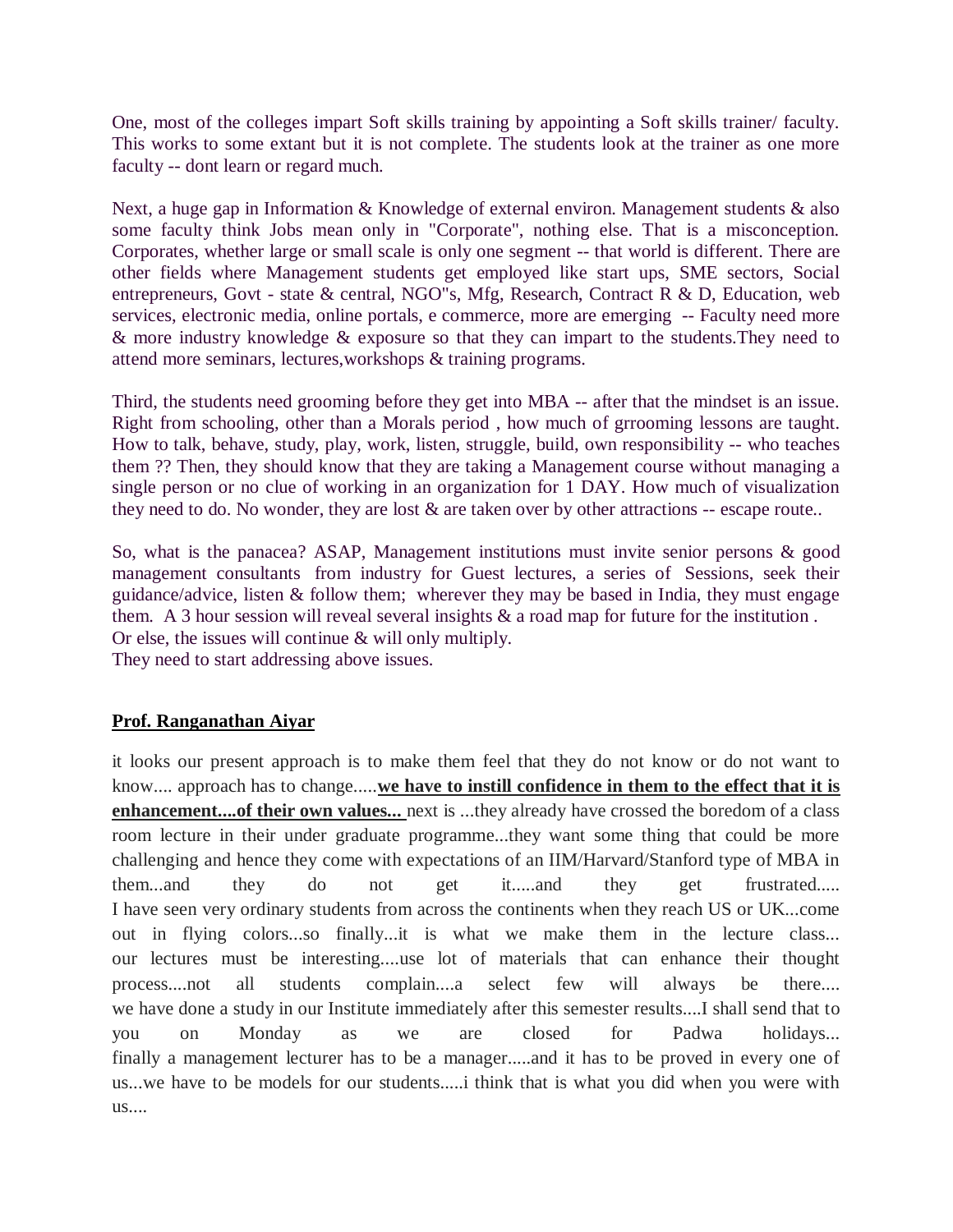#### **Prof. Bholanath Dutta**

My understanding and experience on the subject:

1. No check on input quality, No test on managerial aptitude.

2. Many students join MBA considering it just another academic program. Or when don't get any other opportunity or confused , then join MBA program.

3. Lack of right orientation to the students when they step in MBA college - very crucial.

4. Many promises made while admission but later not delivered leading loss of interest.

5. Quality is a big concern. Big qualification, good knowledge is one aspect but imparting knowledge is totoally different.

6. One research conducted shows attendance has nothing to do with the academic performance-- fate of affiliated colleges.

7. Students academically superior but don't get placement. 8. Affilated colleges, syllabus-based teaching and centralized university system further worsen the matter.

9. By and large soft skills both by internal and external faculty not successful. Even integration of soft skill program doesn't yield much. A charismatic trainer , not average one, can bring change in the mindset.

10. A true teacher inspires. Teaching is the most challenging task. A teacher needs to be innovative, creative, charismatic and have good understanding on the subject and real world.

11. Many soft skills and life skills can be integrated along with class room teaching. Teacher really needs to work towards it and prepare well. Outcome must be tangible.

12. Students, readiness = f( college culture + Processes + Pedagogy + Teachers' ability to inspire + Knowledge + placement + career guidance + support system)

13. A good B-school process= academic rigour/support system. 14. I will repeat within the given constraints, it is possible make the students employable very much in all tier -II & III institutions.

#### **Dr. Ruchi Shukla**

I completely agree to your opinion that initiative and energy required by the students towards a program is low but i equally hold institutions and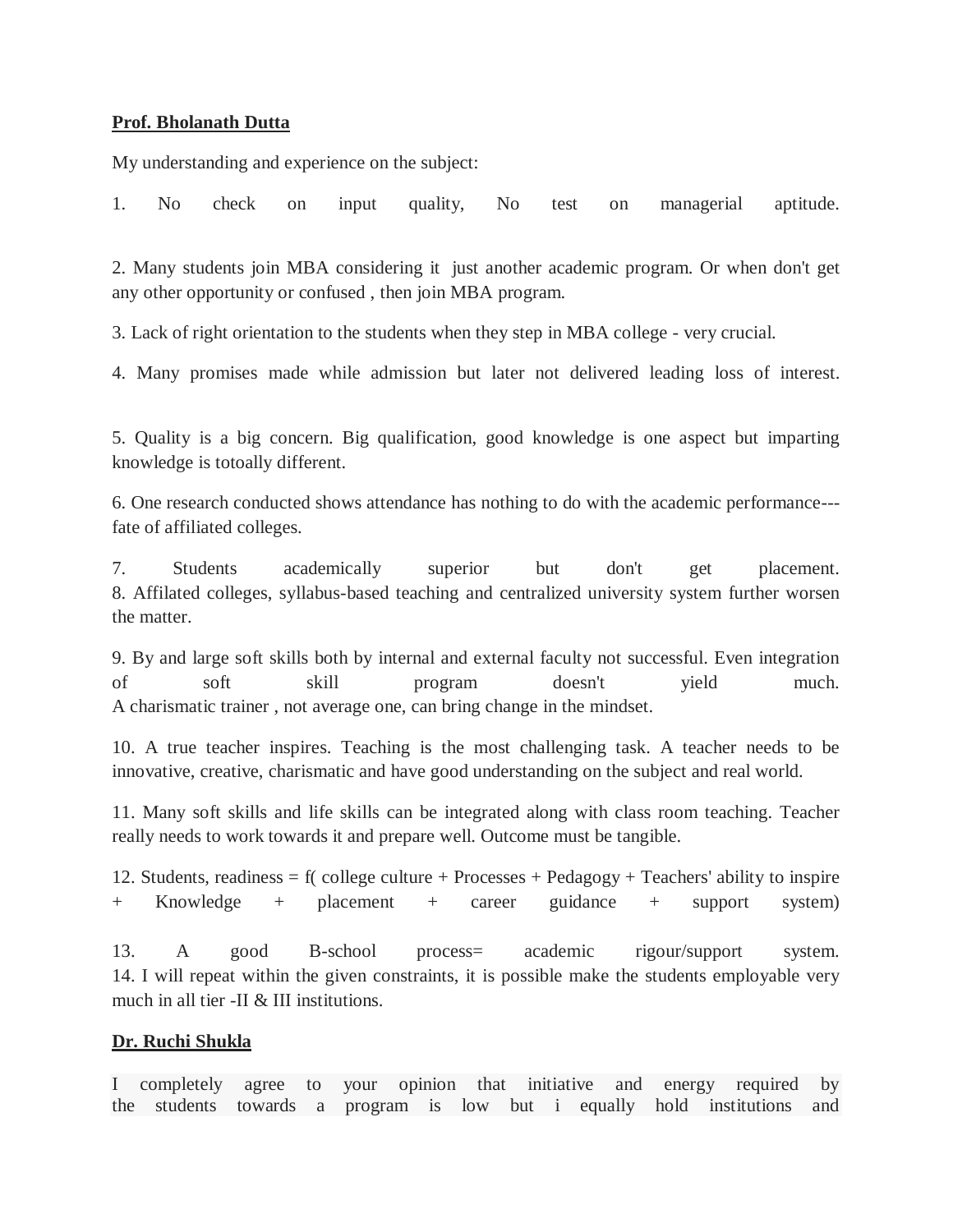system responsible which has conditioned students to believe that they can get their way through without working hard.

Pl try and understand the consequences of policies like that of CBSE implemented by our Minister Mr. Kapil Sibal where all students till class IX shall be promoted to the next grade irrespective of their grades. What is the quality of students we are likely to get in the coming 5-7 years.

Added employability skills require training which calls for a great deal of investment of time and inclination.

#### **Prof. Seema Shah**

Experiential learning is a must specially in today's context/. Try out showing some movies followed by a discussion. Students today are more interested in trying out things on their own... Give them some good assignments, individual or in small groups where each one has to contribute. It works well. Also design some assignment where they have to play a manager's role and practice theory.

#### **Dr Narinder Bhasin**

I suggest if u have to take 30 hrs session for one subject try to complete syllabus in 10 hrs and remaining 20 hrs spend in case studies , industry visits ,research assignments , role plays and projects on the themes relevant to industry Then u will find the readiness in students

#### **Prof. Krishna**

As a placement trainer & resource person who has delivered knowledge partnership modules across 40 B-Schools & institutions, have validated experiences that every teacher, faculty member, & trainer should focus on creating self-awareness among the learning community. Any amount of external influence or force does not bring any change if there is no self-awareness & belief. Once the change within is brought about then the learning attitude among learners blossoms. Faculty members should consider themselves as co-learners & not as moral policemen or judges sitting on top of learners.

Make every learner to know, understand, manage, & lead self. This would lead to transformational change, a more permanent learning inspiration that will be the true guiding aspiration to be responsible & accountable. In short create ownership among the learning community on the self.

Happy learning & sharing.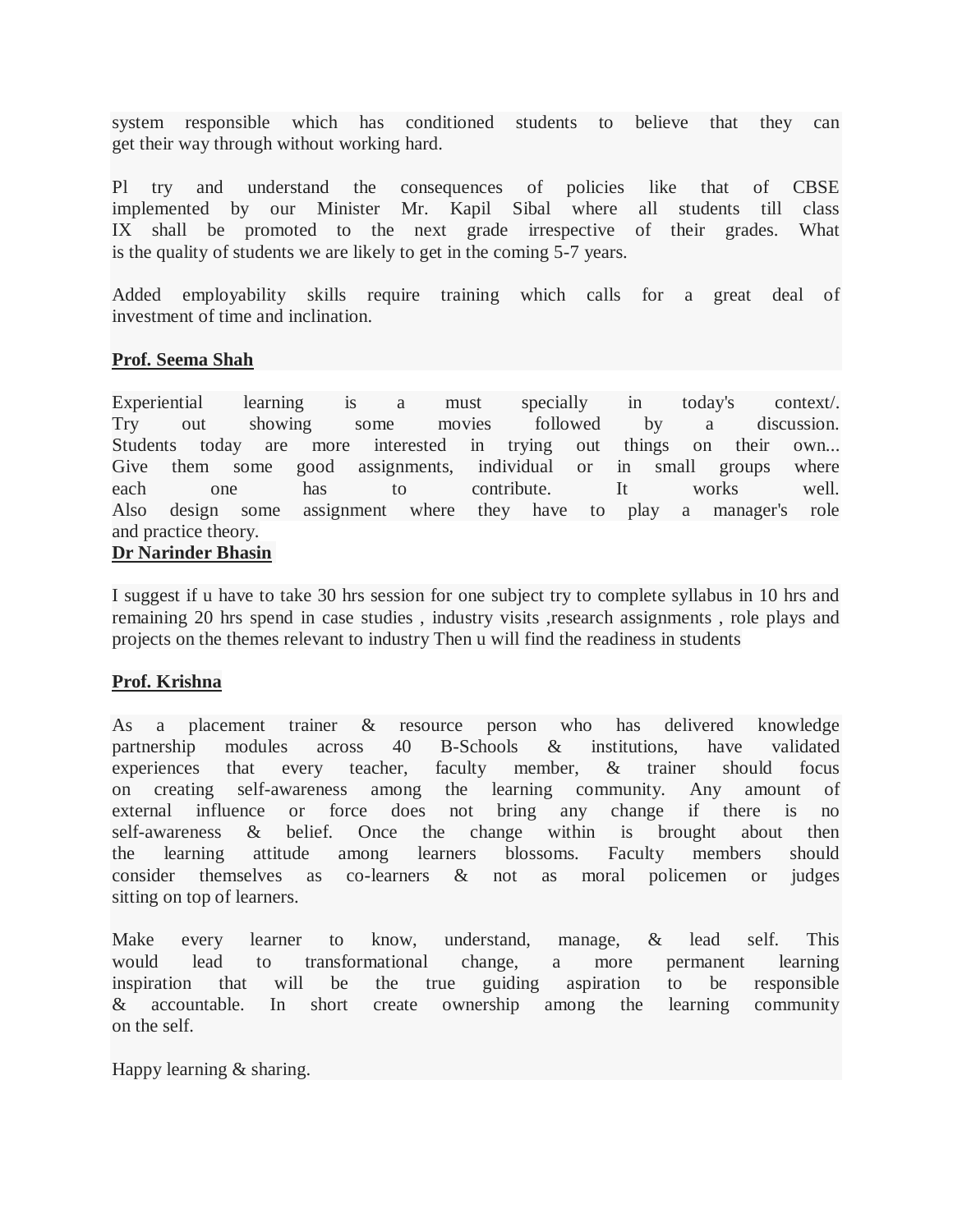Consider myself as a product of love & knowledge crafted by my teachers.

## **Prof. Archana**

Our worry in the rural area like Pandharpur is same. I can say that we are doing everything possible. In your one of the mails, you had given the ways to make Ideal B-Schools. We have already implemented the ways, but what i feel is that the students' don't have the capacity to grasp it within only two years and they can not run as fast as we expect them to. Then their interest may go down.

The other thing (you all may have also observed) in rural area is that the students take MBA course as very prestigious and they expect very high profile job immediatly and when they don't get that, their moral go down. We, the faculty members of SKNSBS, always discuss on the same problem.

The reasons what we feel is the input students we are getting and the less time to make them compatible with today's market their enthusiasum

#### **Prof. G. Surender Reddy**

The principal role of a teacher is to inspire the taught. We should do everything it takes to achieve it.

## **Mr. Stephen Narayanan**

Maya has raised a very pertinent topic which surely concerns Faculties as well as Placement staff's.

Often times in Institutes ( I have already worked in 3 Institutes ) it is found that there is a big gap between Faculties & Placement staffers. Though most points shared by other MTC-ians are very much valid, this gap is exploited by Students who take advantage of the differences ....result is Politics.....it is bad...though students concentration should be on their studies and area of expertise and gain maximum mileage from their Summer Training, Project work & all such Industry/Corporate tie-ups...except for a meager 30% students really dedicated to imbibing skills during these exposure....majority are still not ready for the Challenges in Life ahead. I would like to draw the attention of our members themselves to their wards...do a little self introspection and see if their own wards are committed and focused in their learning or are they too the members of groups who hang out to have fun at the College. And we brush it away as the growing up years....and though they would be having good counselors at home...they would prefer...professional counseling from the Institute where they study. Is it because they don't trust the judgement of their own parents? Is it the Generation gap phenomenon...? Many members would definitely claim that they are more of a friend to their wards...but if so were the case, why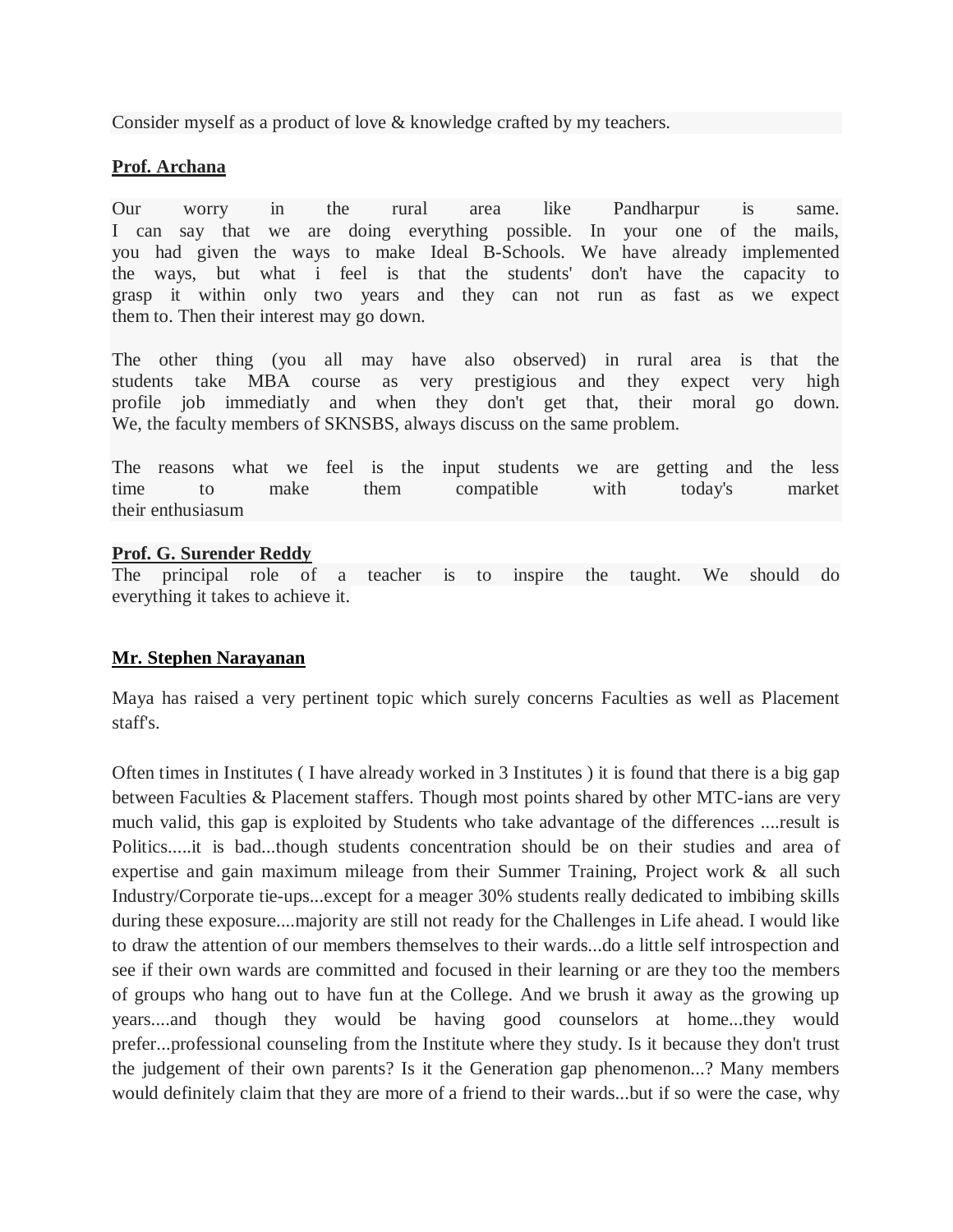would their child seek others guidance? I can understand the stress of work which leaves little time for family....so everybody is on their own....

When there was a huge Demand for MBA's...looking at Business Opportunity...all and sundry jumped into the B-School Bandwagon business....in North... the bania's (moneylender's )....the politicians who don't know ABC of academics....all opened up B-Schools with the sole moto of making some fast bucks....and the resultant degeneration of the MBA communities...resulted in Low pay packages...and as the Supply outstripped the Demand....we now have the phenomenon of B-Schools applying for Closure as the Seats have gone begging....

It is a collective responsibility of Parents, Schools, Colleges to Guide, Motivate & Encourage youngsters...Gen-Nxt to find their grooves....but as I said...people don't have time....and when the basics itself are not clear...the student is in a situation of being in a pitch black room groping around..till he finds the door to success.

Promises are made only to be broken and it is not just the domain of politicians alone.Similarly for admission...to fill their allotted quota of seats..tall claims are made by Institutes but when it comes for fulfillment of the promises....there is heartbreak for students. But time and experience is a great leveler. Youngsters these days are a lot smarter and they would not be cowed down...those of the Institutes who fail to deliver would run into problems when students take matters in their hands....

A good Institute is one which enjoys the confidence of student community....both past and present and Alumnus's are the backbone of the Institute.

## **Prof. Bholanath**

I have further three observations in continuation with my previous mail and based on views/concerns expressed by others:

1. 'There are no good or bad colleges but only good or bad managements'--- It is true if we look at the wider implications.

2. Soft-skill, Life skill and other value addition courses are important. Apart from that placement training to be conducted with minimum focused agenda.

3. Serious career guidance and counseling may be helpful.

# **Prof. Ranganathan Aiyar**

We have a core committee in our Institute and one of the members is the placement officer....we discuss all issues relating to the governance of the institute and all the matters are discussed in this meeting....members of staff including non teaching are members of this committee.... as I said earlier...i do not blame any body...i always take the boys in confidence...conduct an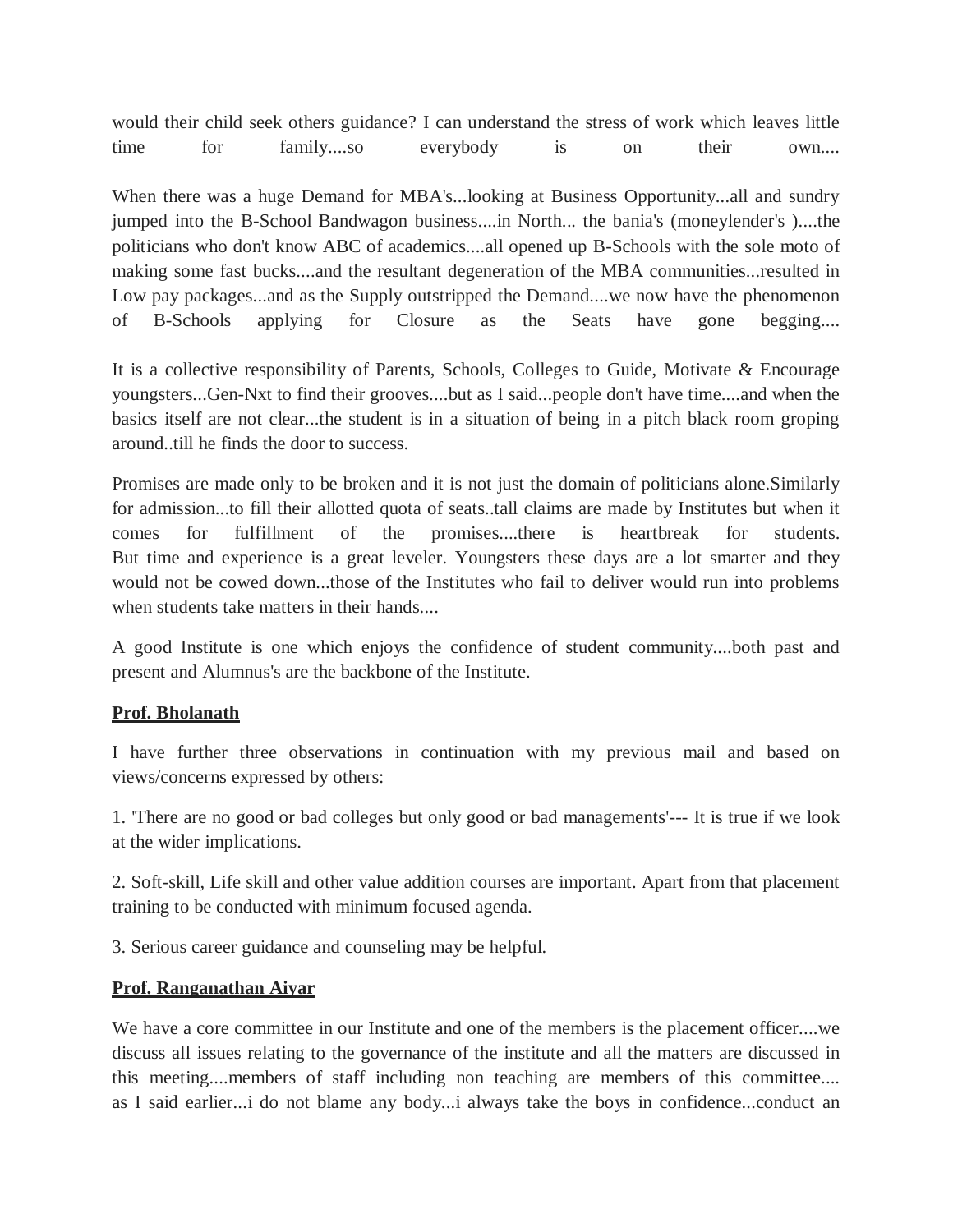aptitude test...which even our lecturers are subjected to....this brings an element of inclusion in the activities of the institute.... placement.....an institute is not a job placement agency.....it is unfortunate that the term campus placement has been completely mistaken to mean that at any cost an MBA participant has to be placed by the Institute...finally it becomes the responsibility of the Director and the TPO... most of the Directors/lecturers are not aware of the individual skills that each specialization requires.....we have to decide on the skills that are required and then start integrating a student into the profession...examinations need to look into these aspects....no one is ready for change gentle people in this fora....we want to continue with the same....since we do not want to learn anything new....has any one lecturer undergone any training of any sort during the past 3 years....esp...trainings like brain mapping, evaluation techniques etc....again now we start blaming the management....we have all seen this for donkey's years that managements are interested in making money and money only.... but still this year...i have seen admission tests going full.....so let us wait and see...

## **Dr. Padma Mishra**

Resistance to learn Skills.... That sounds so familiar. Yes we are facing a similar problem and it does not stop at management...it is in engineering streams also. Also the problem isnt just of resistance to learn skills. The students do not want to register and appear for interview and blame everyone for their misfortune. It is quite self destructive. Even the Personality development training has not proved effective.

In fact I will share an experience. When all convincing failed by the placement department we notified that they would have to appear fro interview compulsorily. They did and said to the interview board that they were not interested and had come only because they were forced. Now the package was good and the company was an MNC. I had a talk with some of the students...the problem was really peculiar. Since most of the companies were taking written aptitude test..so they were afraid of being ridiculed if they failed.

They were behaving typically like indian crabs... where if one tried to get out others pulled him/her down. So those who were not appearing were actually creating a psychological or peer group influence or rather hindrance by making fun of those who wanted ...publicly...

The only solution that came to my mind was to give one to one counselling. I and my faculty members have started engaging students into discussions on their career and job aspirations and where they want to go..In fact half of my time left after i take my regular 3 periods goes into talking to individual students. or may small groups. of them.

See the thing is placement cell and training departments are all good. The crux of the truth is students listen ultimately to their main faculty members who are teaching them the course. A student looks for the benchmark.. or .a standard .....which is someone who is knowledgeable, articulate and is ready to listen to them.. and off course belongs to their choosen profession.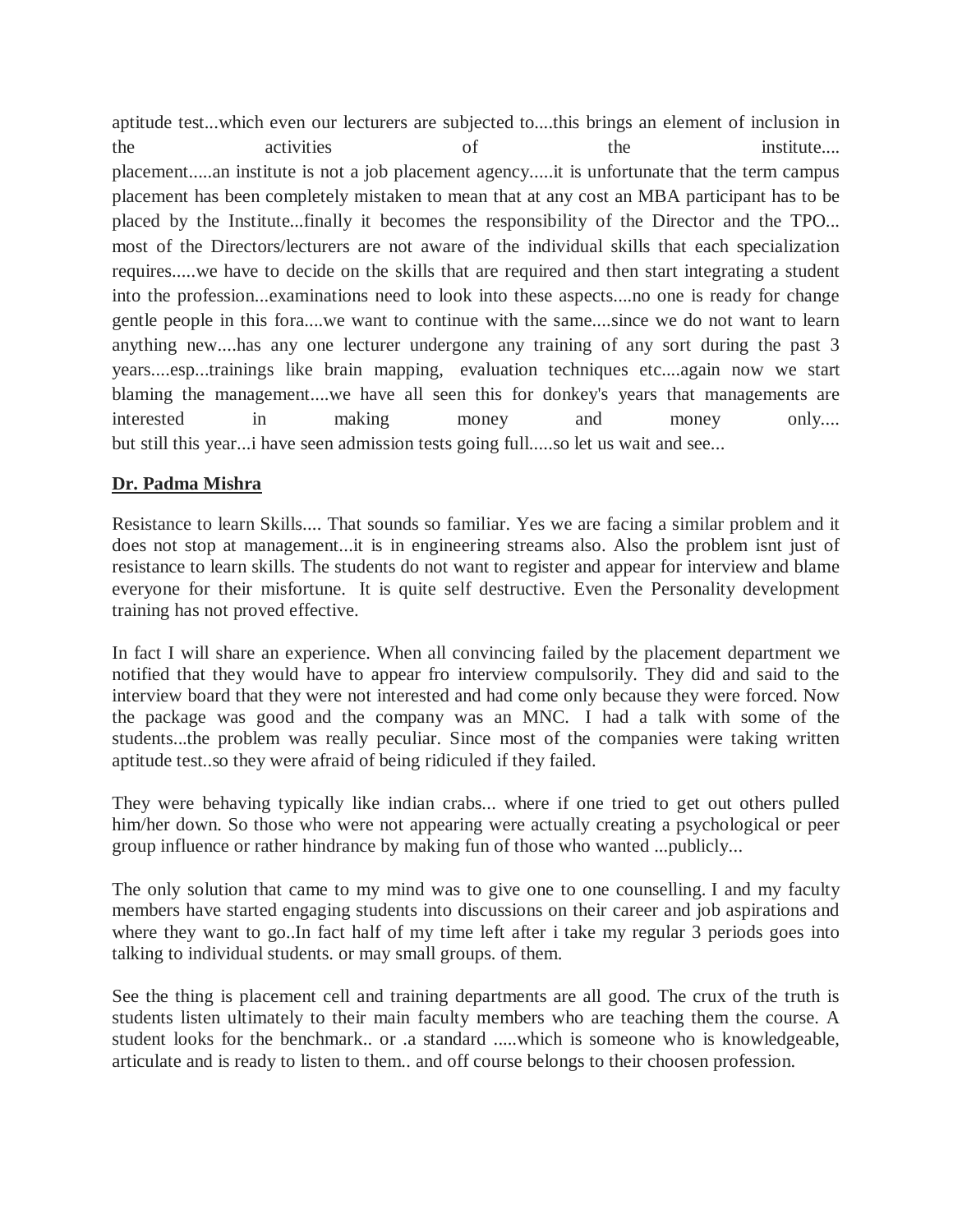We all at some point in our student life went to a particular professor to resolve our inner chaos....and confusion...

Now the problem is the strenght of students in a class is so big...we just cannot do so much. we have a mentor system...but it has its limitations. My biggest challenge lies in the fact that i am a faculty....and also a HOD....It is very challenging to balance between giving them a sympathetic ear and being strict to maintain discipline....

But try, talking to them.....all they need is a sincere talk.......it works.

#### **Some tips..where to talk**

- 1. And please dont't sit across the table or around a table. Better would be to do it out of your cabin and his/her classroom. That gives a middle ground.
- 2. Choose a room well lit with windows, although an open ground with a lot nice trees would be perfect... other wise any place which is does not have disturbance is ok..
- 3. I am a little into Vastu...so if you sit on the chair facing east... you could get more favourable results. Allow the students to sit around you at their will. Do not try to direct them. They are trying to find their comfortability vis-a vis you.
- 4. Please dont give them a clue why they are there ..call them for something like project, extra...and work your way to more career related issues
- 5. learn to draw the line. if someone is hesitant to speak..dont force..record it in mind and remember to handle later.... separately.
- 6. If you must talk standing...keep it brief...
- 7. Once you listen to a student...give advice after asking whether he/she needs it... He/she is a grownup...will not be to keen to take it...but if you ask you will give him/her a feeling that his/her opinion matters. He or she will definitely take your advice.
- 8. If he/she says they know...leave it at that..or ask what it is..
- 9. Dont focus on all the students from the start...focus on a few..but make it clear they are not your favorites and they are expected to live upto whatever they promise you. difficult isnt it...yes it is...but then when was grooming a individual to become a worthwhile citizen... easy... It is not the work for weak hearts.
- 10. Other students will come themselves. ...

This technique may not be perfect....and there might be a lot that could be added.

The results are painfully slow.............But it does work...

## **Principal Rani Verma**

Creation of **aspirations** gives the right direction to a student career. Student must be convinced that beside parents, teacher is the person who is interested in his bright career.They don't listen to all teachers and consider them as mentors. Many of Parents complain that their children don't listen. We found children don't listen to those parents who continuously nag them. Parents of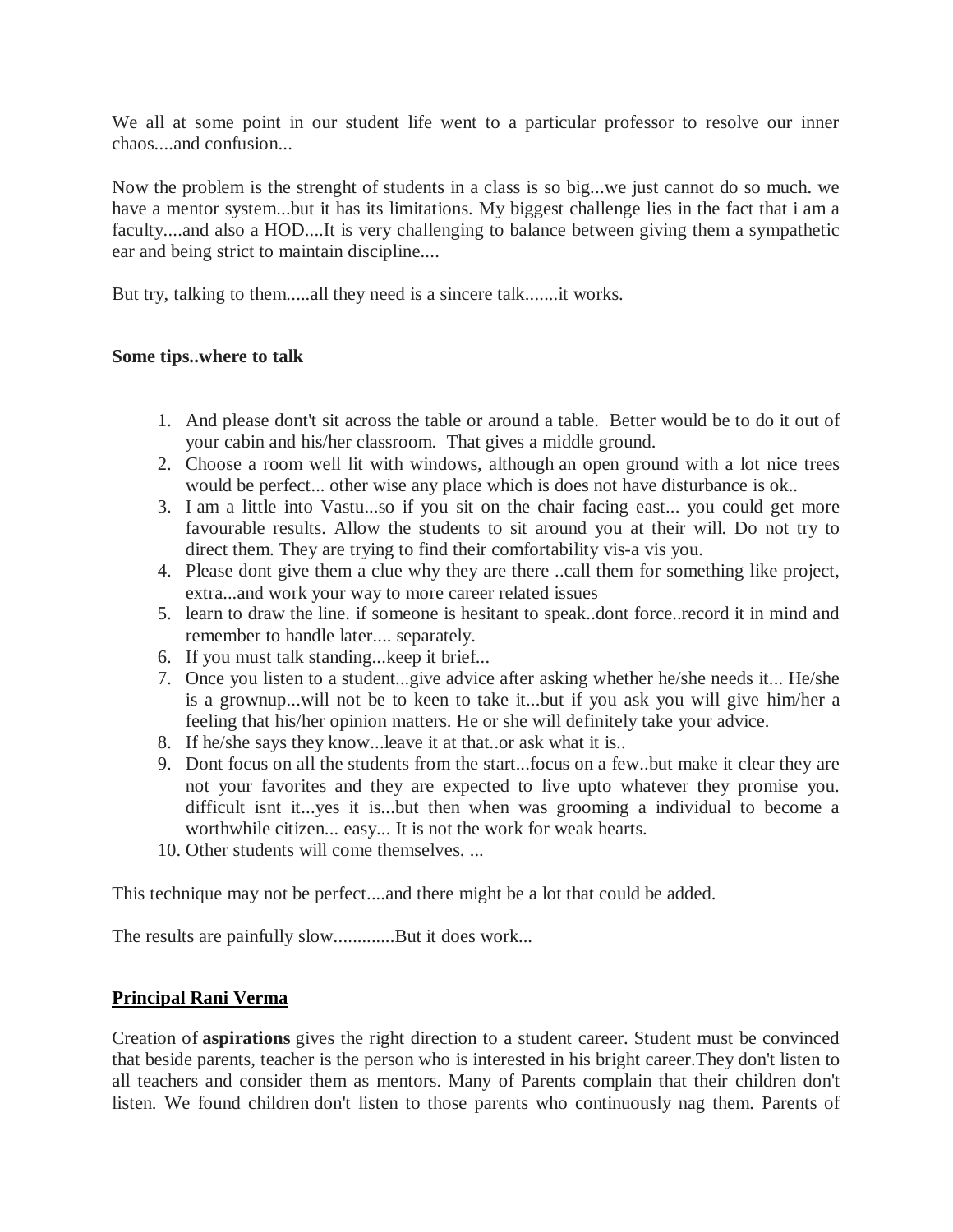toppers create aspirations in the mind of their children and only facilitate. My servant daughter is MBA and magic is creation of aspirations. They don't listen to teachers who take the roles of parents.

We have created an Eco- system of self driven students. We have to guide them to become responsible persons able to distinguish right and wrong.and able to choose their careers.We have to show them the right path. However they are supported by all vedic and modern techniques. We get Aptitude Test done by professionals and Career Counseling by successful Counselors. We conduct programs for parents also. Outliers go on reducing and for them separate face to face counselling is done.

As a Head of Institution of excellence we also mean business and TC (Termination Certificate) is given, however with a help o get him admitted to other institution.. One or two examples set the right tune and direction for rest. But every thing is done without any vengeance.and in good faith.

We have developed Art of Success Model based on Patanjali's Ashtang Yoga and is very successful and tested over years and for thousands of students.

#### **Prof. Raj Mahinder Pal Verma**

I have following points to be made but I am sorry for being outspoken:

- 1. One should not play a role for which he/ she is not effective. There are various roles for a management teacher such as pure teacher / counsellor/ mentor/ event manager/ administrator/ placement officer / public relations etc.Beside teacher additional role should be taken only if you are effective in that role.
- 2. Head of Institution should be careful in selecting a role where he / she is effective. Otherwise he looses value before other teachers and students. Ultimately looses administrative control.
- 3. Content and depth of content is very important for a teacher to command respect.
- 4. Ideally college teacher should is crucial for Soft Skill Courses and Mentor role. But student is interested in knowing other side i.e Corporate. There is a disconnect in the knowledge and experience of college teacher. We have also tried Spiritual Persons / Swamijis, they were also not successful as they go in Katha mode. Best results are obtained by conducting workshops by an Industry Expert with experience in such type of counseling.
- 5. For MBA students we have to give them directions and show the right path. We can not go in a mode of too much hand holding. They are PG students.
- 6. Students behaving funny before Recruitment Company's not only spoil their career but spoil the name of the Institution. They should be debarred from further recruitment process. As a Recruiter we also create shock wave by outright rejecting them as they are from a particular Institution. It send right message. Some time back company's even advertised that students from a particular university need not apply. But many company's don't advertise but instructions are available to select / reject colleges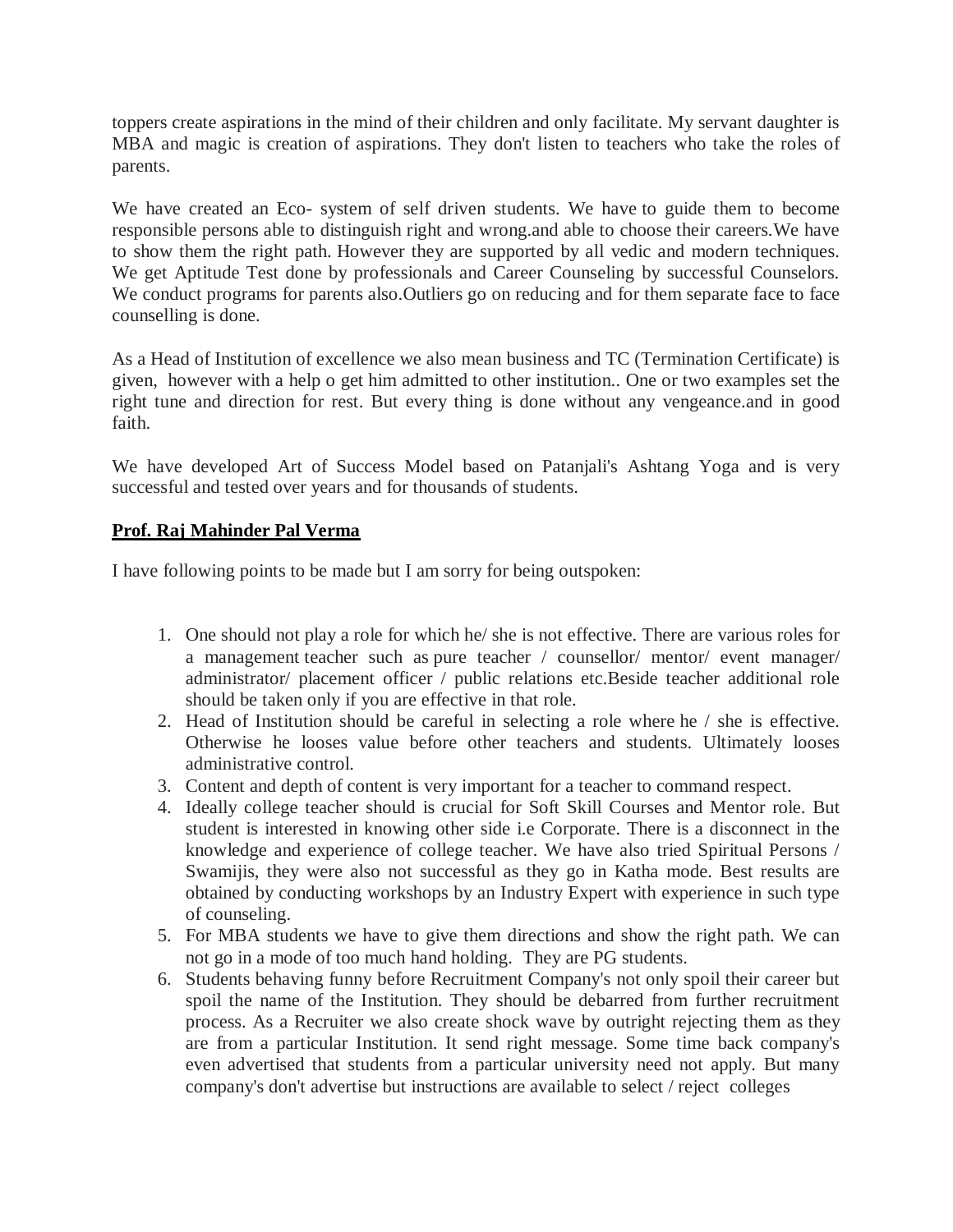- 7. In any of the thread we have not discussed type of MBA students and their behaviour and strategies to deal with them.
- 8. We deal with both Engineering & Management students. There are strong reservations with management students.
- 9. Career counseling should be regular affair.by teachers.
- 10. I use trap the student strategy. We ask the student what is his/her goal of life. Then to full fill that goal what competencies and capabilities are required. Slowly we brought them on values required. We have got experience of both Corporate and Academics and understand the need for both. As we have to council from Career Planning to Career Development and Career Management.

# **Shri Virendra Goel**

I would prefer to use the term 'Competency Building' that includes knowledge (Both general management and domain specific) skills (includes soft skills, life skills and the domain specific skills), Attitude and the Habits. Instead of emphasizing too much on placement we should develop a model of competency building and then work towards competency building from day one till the last day of the student in the institute.

The day we are able to establish that placement is neither the responsibility of the institution nor can it claim any credit for placement of its students. Institution's responsibility is to provide the opportunity to the students to build their competency and the result will be a result of hard work put in by the faculty and the student concerned, we shall be able to throw the bill in student's court and I believe this will bring about attitude change among students that we are so seriously discussing.

## **Mr. Stephen Narayanan**

Very True Mr.Goel....when students come to us asking for past Placement data...No. of Companies....cross-sector etc., we tell them that bringing the Corporates is our work....cracking the process is what they should aim at....I specifically tell them that we can take the Horse to the Water but cannot make it drink the water...likewise...the best of the facilities for a learning experience is available and a rich knowledge gaining syllabus is being offered but how much of it they can utilize effectively.... And as our academic colleague Raj Mohinderpal Verma has pointed out...at time overzealous faculties jump the barrel and do more damage than good....personally rivalry too makes them succeptible to giving false guidance which leaves the students in the lurch....Raj Ji's plain speak in Point.1 - ( he has already excused himself for being plainspeaking ) is perhaps borne out of his years of experience noticing and observing this fallacy of human nature.... What we fail to understand is when at 18 a person can choose and elect a representative, get a driving licence and a licence to drink....and at 20 can choose his/her own life-partner...why then aren't they focussed in their choice of Career?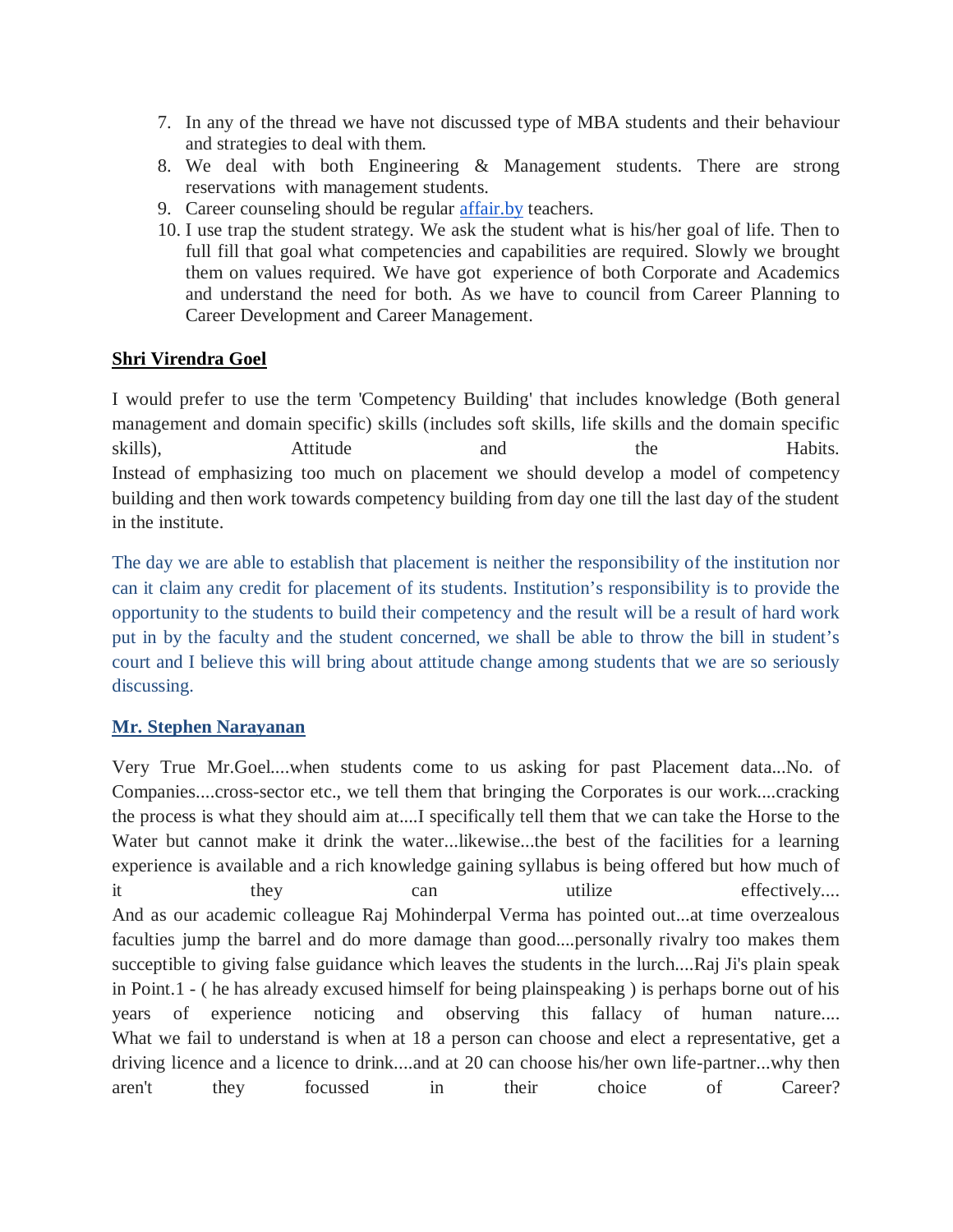Our Educational system is not bad...infact it is among the best in the world...the black boards may vanish and replaced by White Boards and Educational Touch screen....but the syllabi...the teaching pedagogy...it helps students grey cells in learning and understanding things...but once through college...they are again LOST.

Could be we can blame it on the Canteen.....or the people who ply them with CADBURY's ECLAIRS and are the mysterious foreign hand behind them Getting LOST.

# **Prof. K.Paranjpe**

Dear Sir, The B-schools have taken a position of combining education with placement of students as their new responsibility. The reasons are obvious. The B school is run on business lines where student growth (in numbers) and profits matter more than the refinement of the student.

If one cuts out the placement aspect would anyone still opt for Business education. The answer is not completely in the negative for there will always be students who see real value in a business education than placements.If such were indeed the case, then one would get genuinely interested students to start with. The job of the teacher would then be to impart serious business education and at the very least remove the student's interest as a major factor in the class room.

At the other extreme is the position of an institute as a recruitment agency cum center. in this mode, the student pays for the placement position aspired for. The teacher's role is reduced to a propagandist for his subject expecting the student to subscribe to the subject. It is obvious that students will choose and pick their subjects that interest them. It is clear that making the students take courses that seem to have little or no relevance is counter productive. The teachers taking the subjects find it painful to teach a bunch of disinterested students.

The market reality is that students are customers but they do not have the choice of subjects to choose that best suits them. At best they have the choice of a specialization. The result is that they find themselves attending subjects that they consider too abstract and far removed and quickly lose interest in them.As regards placement too, they find themselves restricted to only certain type of jobs also not to their liking.

The effect of all these pressures is the falling admission of students to B schools. There is a need to correct the offering made by the Institutes to prospective students. Some measures are

a) pre- admission counseling,

b) offering a choice of subjects right from the first year itself.